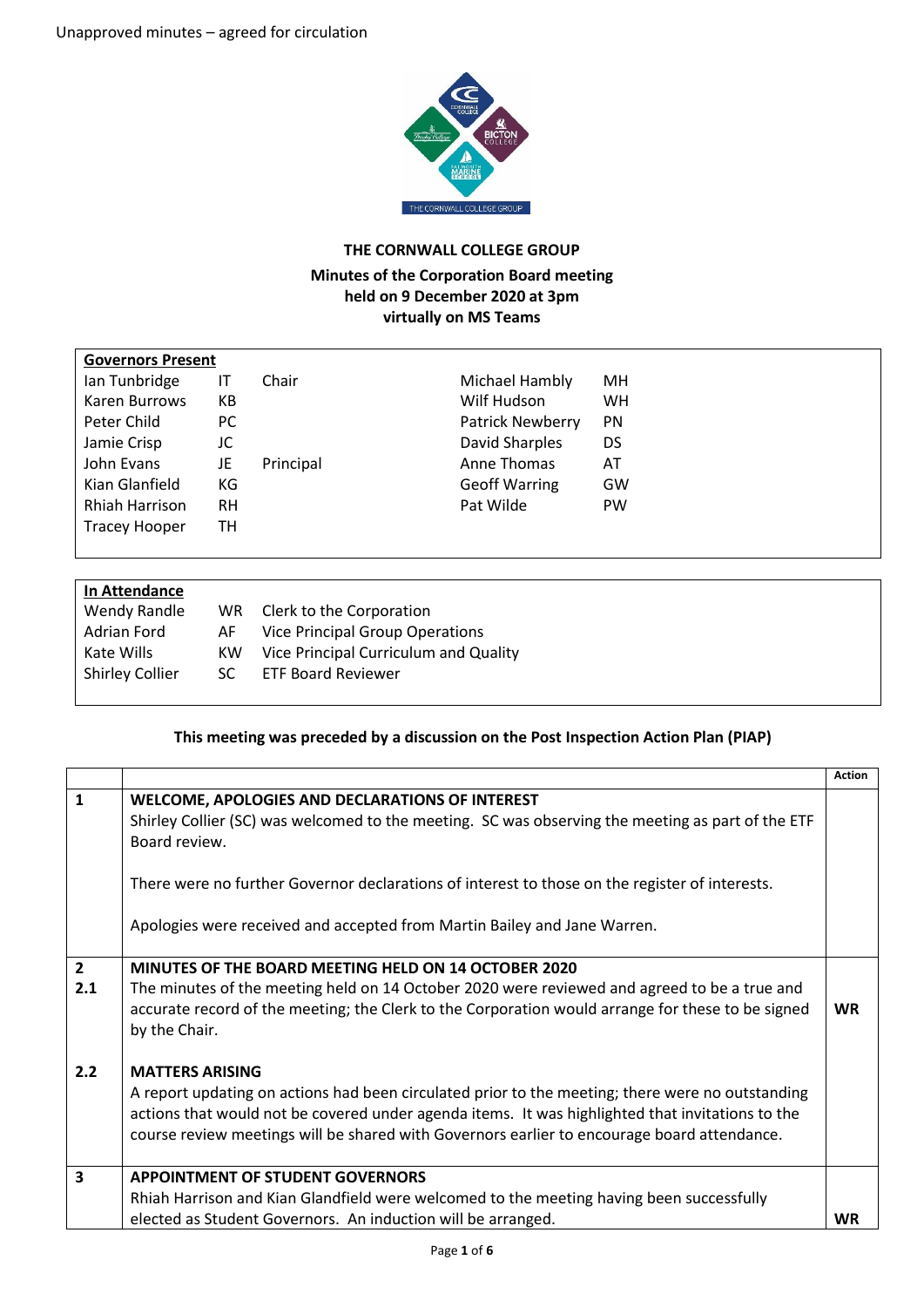| $\overline{\mathbf{4}}$ | <b>STRATEGIC DISCUSSION</b>                                                                          |       |
|-------------------------|------------------------------------------------------------------------------------------------------|-------|
| 4.1                     | <b>Pre-Board session</b>                                                                             |       |
|                         | Prior to the meeting there had been a Pre-Board session whereby the Board reviewed the               |       |
|                         | College's progress against the Post Inspection Action Plan (PIAP). The Board were pleased with the   |       |
|                         | progress made and felt well prepared for the imminent Ofsted visit.                                  |       |
| 4.2                     | Review of the strategic planning processes and reporting, including capital projects                 |       |
|                         | At a previous Special Board meeting the basis for the strategic intent for the organisation had been |       |
|                         | approved, following discussion it was proposed that the Board monitor the following areas;           |       |
|                         | The redevelopment of the St Austell campus                                                           |       |
|                         | The progression of Duchy and Bicton to become regional leaders<br>П                                  |       |
|                         | Development of niche specialisms for Camborne and St Austell<br>٠                                    |       |
|                         | Development of niche HE provision and apprenticeships<br>П                                           |       |
|                         | Following extensive discussion the following highlights were noted;                                  |       |
|                         | The Board noted the significant number of projects underway and the need to ensure projects<br>٠     |       |
|                         | remain in line with the strategic intent.                                                            |       |
|                         | The Board reflected on the need to receive regular progress updates on key projects, with a<br>٠     |       |
|                         | Governor reflecting on the use of Insight reports; a one page report on the main headlines           |       |
|                         | linked to key objectives and milestones, the key challenges and next actions for the project.        |       |
|                         | The Board agreed the delegation of project monitoring to Committees where feasible.<br>п             |       |
|                         | Consideration will need to be given to the linkages between the operating statement and<br>٠         |       |
|                         | strategic intent and how the Board will monitor progress.                                            | JE/IT |
|                         | The language used in the strategic intent requires finalising with support from the Marketing<br>٠   |       |
|                         | department.                                                                                          | IT    |
|                         | Consider how Board connections can be linked in line with a Marketing strategy to raise the<br>٠     |       |
|                         | profile of the College.                                                                              |       |
|                         | Specific comments linked to the Strategic Intent were as follows;                                    |       |
|                         | The Board remain keen to support the College in becoming the land based provision of choice<br>п     |       |
|                         | for Cornwall, stating the need for the College to consider how they promote themselves and           |       |
|                         | deliver on the Strategic intent, whilst considering which work schemes will be a focus and how       |       |
|                         | these will be measured.                                                                              |       |
|                         | In terms of property development it was recommended that the College should ensure<br>Е              |       |
|                         | suitability of design and full understanding of cost implications prior to tendering, whilst         |       |
|                         | ensuring projects are at the correct stage once funding schemes allow applications.                  |       |
|                         | It was suggested that the College attend the land based advisory group noting that the College<br>٠  |       |
|                         | have more support than realised.                                                                     |       |
|                         | Linked to HE, it was noted that there are two focuses; the first, ensuring compliance and<br>п       |       |
|                         | academic standards, and the second the growth of the HE provision in line with strategic             |       |
|                         | intent.                                                                                              |       |
|                         | Land based strategy - the College are reviewing the upskilling required to support HRH and the<br>٠  |       |
|                         | climate agenda, alongside working on a new bid.                                                      |       |
| 4.3                     | Self Assessment Report (SAR) 2019/2020                                                               |       |
|                         | The SAR had been circulated prior to the meeting, having been considered and scrutinised at the      |       |
|                         | last Curriculum and Quality Committee meeting. The following highlights were shared with the         |       |
|                         | Board;                                                                                               |       |
|                         | • The SAR was reviewed at the Operational Leadership Team (OLT) away days; attended by some          |       |
|                         | Governors.                                                                                           |       |
|                         | The SAR indicates a strong Requires Improvement (RI) position moving into Good, with further<br>٠    |       |
|                         | progress being made; due to inconsistency at 31/08/2020 RI remains the judgement.                    |       |
|                         | In response to Governor questions the College are confident in their knowledge of what needs<br>٠    |       |
|                         | to be done and that the systems and staff are in place in order to achieve a Good rating.            |       |
|                         |                                                                                                      |       |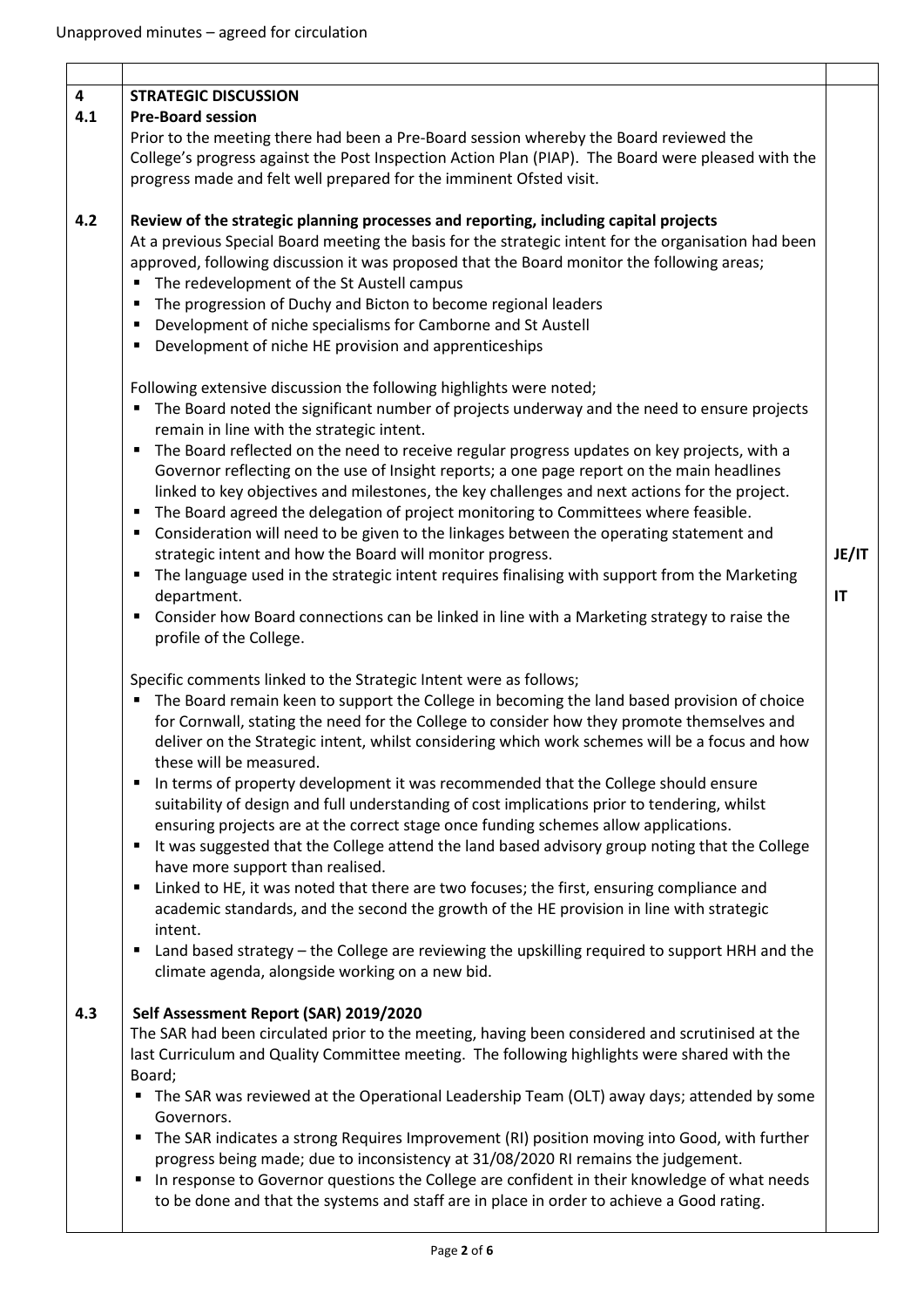|       | The Board reflected on the recent OLT away days attended by some Governors noting the                                          |    |
|-------|--------------------------------------------------------------------------------------------------------------------------------|----|
|       | assurance these days had provided to the Board.                                                                                |    |
|       |                                                                                                                                |    |
|       | The Board approved the Self Assessment Report for 2019/2020.                                                                   |    |
| 5     | PRINCIPAL AND CE'S REPORT                                                                                                      |    |
| 5.1   | The report had been circulated prior to the meeting. The following highlights were noted;                                      |    |
|       | A virtual Covid-19 Ofsted inspection recently took place, the draft report reads positively with no                            |    |
|       | recommendations.                                                                                                               |    |
|       | " Details of Bids Development had been included in the report; it was confirmed that all bids align                            |    |
|       | with the agreed strategic intent of the organisation.                                                                          |    |
|       | • The College have given the first pay award in 10 years, in addition to this all staff have been                              |    |
|       | given a laptop and an extra holiday day.                                                                                       |    |
|       | An AOC award was received for the Heart Shield and a student won the Adult Student of the                                      |    |
|       | Year.                                                                                                                          |    |
|       |                                                                                                                                |    |
|       | From the Principal's report, a Governor reflected on a potential reputational risk with the use of                             |    |
|       | CCTV cameras at Future Farm; concerns would be shared with the Assistant Principal Quality and                                 | JE |
|       | Education.                                                                                                                     |    |
| $5.2$ | <b>Operating Statement</b>                                                                                                     |    |
|       | The Operating Statement had been circulated prior to the meeting; it is an action plan that sits                               |    |
|       | under the five strategic aims for the College. It was highlighted that student attendance remains                              |    |
|       | very positive, that English and Math remains red rag rated and that the plan to roll out T Levels has                          |    |
|       | not progressed due to College being unable to deliver on this until September 2023; it was                                     |    |
|       | predicted this would be amber by the next meeting as staff are developed in this area.                                         |    |
|       | The provision for school 14-16 year olds is increasing with funds requested from the Council to                                |    |
|       | support demand. A Governor noted that need to manage the demand to ensure long term clear                                      |    |
|       | benefits for the College and participating Schools. The pilot project is focussed on delivering a                              |    |
|       | consistent approach, a competitive price and high quality provision; if achieved the offer will be                             |    |
|       | extended to ensure the College delivers on the current education framework. The outcomes of                                    |    |
|       | the project would form the basis of a strategy for provision in Devon.                                                         |    |
| 5.3   | Key Performance Indicators and Balanced Scorecard                                                                              |    |
|       | Circulated prior to the meeting, there would be increased emphasis on this document at future                                  |    |
|       | Board meetings and it was hoped the Balanced Scorecard would support the rationalising of Board                                |    |
|       | papers. Governors requested commentary for red rag rated areas to indicate progress.                                           | AF |
|       |                                                                                                                                |    |
| 6     | <b>Health &amp; Safety update</b>                                                                                              |    |
| 6.1   | Annual report 2019/2020                                                                                                        |    |
|       | The annual report had been circulated prior to the meeting. The following highlights from a<br>detailed discussion were noted: |    |
|       | " The Vice Principal Group Operations now chairs the College Health and Safety Committee.                                      |    |
|       | " There has been TU Funding investment into Health and Safety.                                                                 |    |
|       | In response to Governors questions the Board were assured that increased incidents within the                                  |    |
|       | report were a result of improved internal reporting.                                                                           |    |
|       | Good practice from other organisations is being used to drive culture change; a Health and                                     |    |
|       | Safety culture questionnaire will be completed with results shared with Audit and Risk.                                        | AF |
|       | • The Board welcomed the increased reporting on Health and Safety; with reports to all Audit and                               |    |
|       | Risk Committee and Board meetings.                                                                                             |    |
|       | It was agreed that Health and Safety be added to the KPIs with the Board agreeing it should                                    | AF |
|       | become a KPI for the Board.                                                                                                    |    |
| 6.2   | <b>Health &amp; Safety policy</b>                                                                                              |    |
|       | The Board approved the Health and Safety policy circulated prior to the meeting.                                               |    |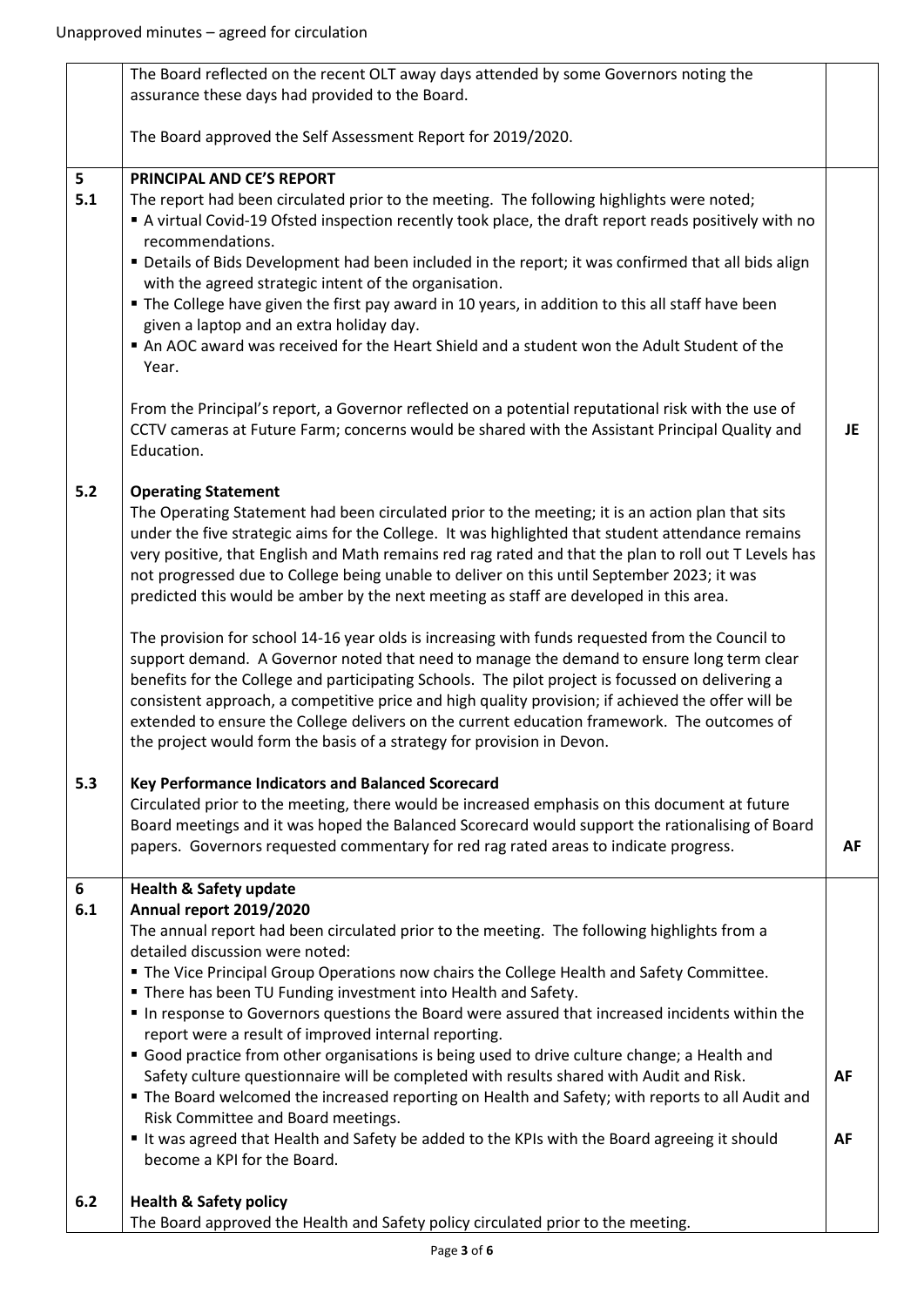| $\overline{7}$<br>7.1 | REPORTS FOR BOARD INFORMATION, DISCUSSION AND DECISION<br><b>Recommendations from Finance and Resources</b><br>A report had been circulated prior to the meeting.                                                                                                                                                                                                                                    |  |
|-----------------------|------------------------------------------------------------------------------------------------------------------------------------------------------------------------------------------------------------------------------------------------------------------------------------------------------------------------------------------------------------------------------------------------------|--|
|                       |                                                                                                                                                                                                                                                                                                                                                                                                      |  |
|                       |                                                                                                                                                                                                                                                                                                                                                                                                      |  |
|                       |                                                                                                                                                                                                                                                                                                                                                                                                      |  |
|                       | <b>Financial Update October 2020</b>                                                                                                                                                                                                                                                                                                                                                                 |  |
|                       | The October management accounts had been circulated to the Board and reviewed at Committee,                                                                                                                                                                                                                                                                                                          |  |
|                       | the following highlights were noted:<br>" The Budget had allowed for the impact of Covid; the College were predicting achieving the year                                                                                                                                                                                                                                                             |  |
|                       | end forecast.                                                                                                                                                                                                                                                                                                                                                                                        |  |
|                       | The staff variance of £335k was primarily linked to the DBS provision, in line with expectations.<br>It was noted that CCMS' recruitment business remained under budget predictions though the<br>Company expect to achieve their targets. The College plans to increase synergy with CCMS.<br>" The College's cash flow position is stronger than previous years; it is not anticipating needing to |  |
|                       | use the overdraft facility.                                                                                                                                                                                                                                                                                                                                                                          |  |
|                       | The funds linked with the increased student numbers achieved by the College will reflect in next<br>year's budget.                                                                                                                                                                                                                                                                                   |  |
|                       | • The Vice Principal Group Operations is creating a process guide for the approval of capital<br>projects and the Committee plan to review lessons learned from previous large scale projects                                                                                                                                                                                                        |  |
|                       | with a view to consider the impact of such projects after 2 years.                                                                                                                                                                                                                                                                                                                                   |  |
|                       | " Due to Covid the College had been 10 points off a Good grading on the EBITDA, therefore they<br>received a RI grading. Although an improvement on previous years the College plan to improve<br>this and will report to the Finance and Resources Committee.                                                                                                                                       |  |
|                       | ESFA Health Assessment 2019/20 and 2020/21                                                                                                                                                                                                                                                                                                                                                           |  |
|                       | It was reported that all Colleges receive a financial health grade; the College received a 'Good'<br>grading.                                                                                                                                                                                                                                                                                        |  |
|                       | Orders over £100,000                                                                                                                                                                                                                                                                                                                                                                                 |  |
|                       | Two contracts for over £100k required Board approval and had been circulated prior to the<br>meeting one for IT hardware, the other for EPA awards for Landscape, Arborist and Landbased<br>Engineering. The Board approved the contracts requesting further assurance on compliance with<br>procurement rules going forward.                                                                        |  |
|                       | The Board approved the following policies                                                                                                                                                                                                                                                                                                                                                            |  |
|                       | ■ Financial Regulations<br>" Counter Fraud policy and response plan<br>Anti Bribery policy                                                                                                                                                                                                                                                                                                           |  |
|                       | <b>Recommendations from Audit and Risk</b>                                                                                                                                                                                                                                                                                                                                                           |  |
| 7.2                   | The report was circulated prior to the meeting. The Board were informed that PwC needed to<br>make some further amendments to the final accounts yet these were not fundamental. The Board<br>were assured that the accounts and audit were both clean and thanked the Vice Principal Group                                                                                                          |  |
|                       | Operations and team for the work completed.                                                                                                                                                                                                                                                                                                                                                          |  |
|                       | The Board were informed that the process to complete the final accounts had been chaotic and<br>that the Audit and Risk Committee will consider lessons learned alongside reviewing the external<br>auditor provision.                                                                                                                                                                               |  |
|                       | The Board were informed that both the Finance and Resources and Audit and Risk Committees had<br>been satisfied with the going concern yet noted the net liabilities due to the Pension liability<br>increases. The Committee recommended the signing of the accounts yet noted the need to<br>undertake further work on the Pension liability. After discussion the Board understood that           |  |

The Board approved the following: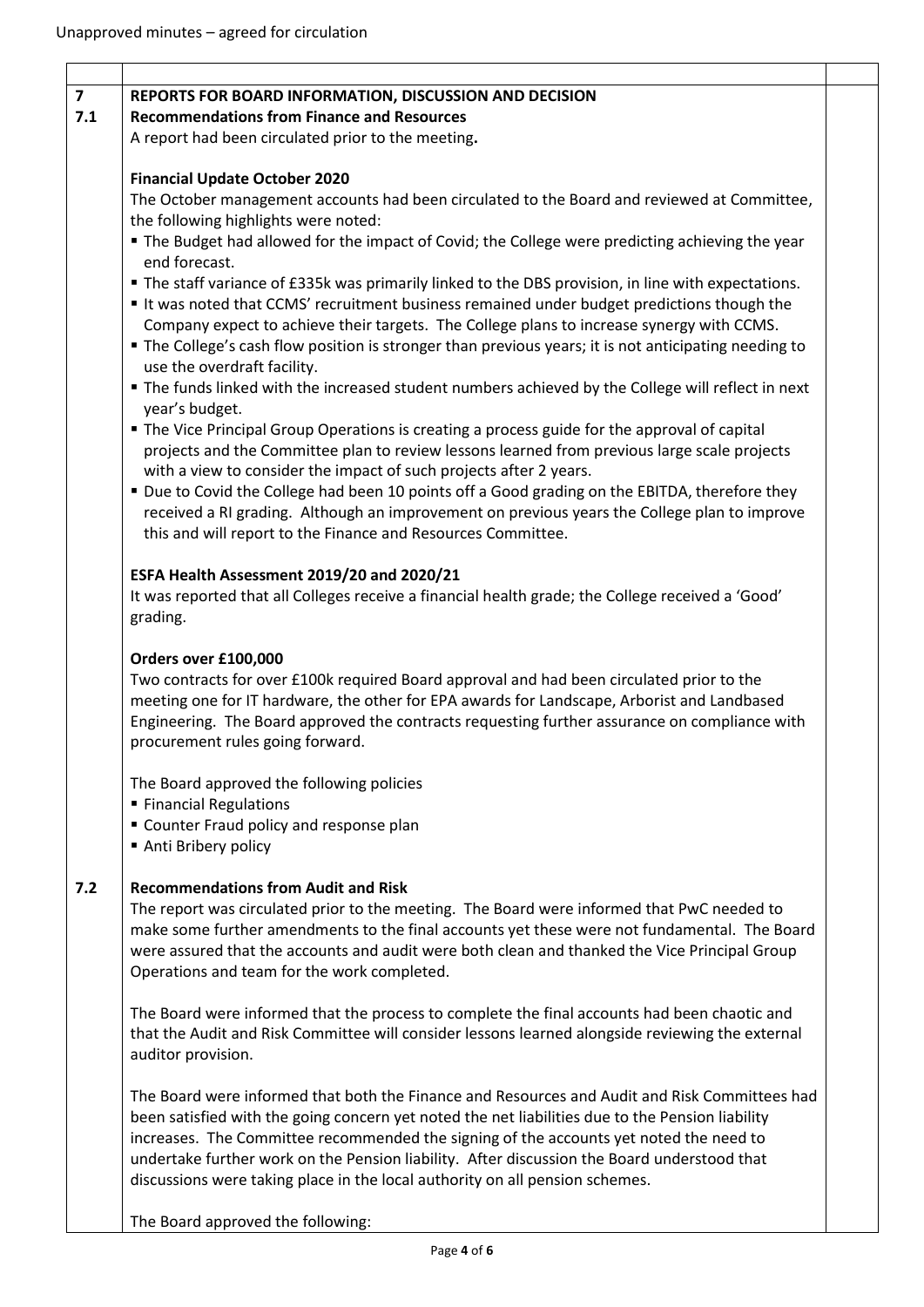|     | Internal audit annual report 2019/2020                                                                                                                                                             |           |
|-----|----------------------------------------------------------------------------------------------------------------------------------------------------------------------------------------------------|-----------|
|     | External Audit Report (management letter) for the year ended 31 July 2020; the Chair would sign                                                                                                    | IT        |
|     | the letter of representation                                                                                                                                                                       |           |
|     | Audit & Risk Committee annual report 2019/20                                                                                                                                                       |           |
|     | " Cornwall College Financial Statements for year ended 31 July 2020, signing subject to clearance                                                                                                  | IT/JE     |
|     | of the necessary items                                                                                                                                                                             |           |
|     | Regularity Self Assessment Questionnaire                                                                                                                                                           |           |
|     | Annex to the Regularity Self Assessment Questionnaire                                                                                                                                              |           |
|     |                                                                                                                                                                                                    |           |
|     | It was noted that a minor potential fraud had been identified which the College were investigating.                                                                                                |           |
|     |                                                                                                                                                                                                    |           |
| 7.3 | <b>Recommendations from Curriculum and Quality</b>                                                                                                                                                 |           |
|     | The report was circulated prior to the meeting, it was reported that Committee had reviewed the                                                                                                    |           |
|     | PIAP and that the College would meet in January to review the direction for the E,D&I strategy.                                                                                                    |           |
|     |                                                                                                                                                                                                    |           |
|     | Detail of the Beyond the Boardroom (BTB) initiative was shared with the Board. The intended                                                                                                        |           |
|     | outcomes included increased Governor engagement with staff and students, increased profile of                                                                                                      |           |
|     | the Board across the College and recording of opportunities for triangulating information received                                                                                                 | <b>WH</b> |
|     | at Board. The Board agreed that BTB be launched in the new year.                                                                                                                                   |           |
|     |                                                                                                                                                                                                    |           |
| 7.4 | <b>Recommendations from HE Committee</b>                                                                                                                                                           |           |
|     | The report was circulated prior to the meeting and informed the Board that the Committee had                                                                                                       |           |
|     | agreed a co-opted Committee member and that the Committee concluded the HE Self Assessment                                                                                                         |           |
|     | was a really good document.                                                                                                                                                                        |           |
|     |                                                                                                                                                                                                    |           |
| 7.5 | <b>Remuneration Committee Annual Report</b>                                                                                                                                                        |           |
|     | The Remuneration Committee Annual Report had been circulated prior to the meeting, the Board                                                                                                       |           |
|     | received the report.                                                                                                                                                                               |           |
|     |                                                                                                                                                                                                    |           |
| 8   | <b>LEARNER VOICE</b>                                                                                                                                                                               |           |
|     | A paper had been circulated prior to the meeting. The board welcomed the Director of Student<br>Experience to the meeting. It was reported that the PIAP highlighted the need to use learner voice |           |
|     | to increase the Quality of Education; this will be achieved with Course Representatives, Formal                                                                                                    |           |
|     | surveys and identifying the student experience via the CCSU.                                                                                                                                       |           |
|     |                                                                                                                                                                                                    |           |
|     | The induction survey indicated the need to focus on British Values and Prevent.                                                                                                                    |           |
|     |                                                                                                                                                                                                    |           |
|     | In response to governor questions it was understood that the College are keen to ensure students                                                                                                   |           |
|     | feel safe in all areas, not just safety related Covid, and that positive feedback had been received                                                                                                |           |
|     | from learners and a clearer process for recruiting course representatives would be implemented.                                                                                                    |           |
|     |                                                                                                                                                                                                    |           |
|     | The Director of Student Experience left the meeting.                                                                                                                                               |           |
|     |                                                                                                                                                                                                    |           |
| 9   | <b>CCMS Memorandum of Association (MoU)</b>                                                                                                                                                        |           |
|     | The proposed amendments to the CCMS MoU had been circulated prior to the meeting. The                                                                                                              |           |
|     | amendments were proposed to allow GW to join as a Director. The Board were keen to develop                                                                                                         |           |
|     | closer working relationships and increased synergy with CCMS. The Board approved the MoU.                                                                                                          |           |
| 10  | <b>SUBCONTRACTING</b>                                                                                                                                                                              |           |
|     | The Board received the paper circulated prior to the meeting. It was reported that the report                                                                                                      |           |
|     | indicated a slow start yet it was predicted this would improve. The budget assumes some                                                                                                            |           |
|     | slippage.                                                                                                                                                                                          |           |
|     |                                                                                                                                                                                                    |           |
|     | Peter Child declared their interest in Falmouth Marine Network.                                                                                                                                    |           |
|     |                                                                                                                                                                                                    |           |